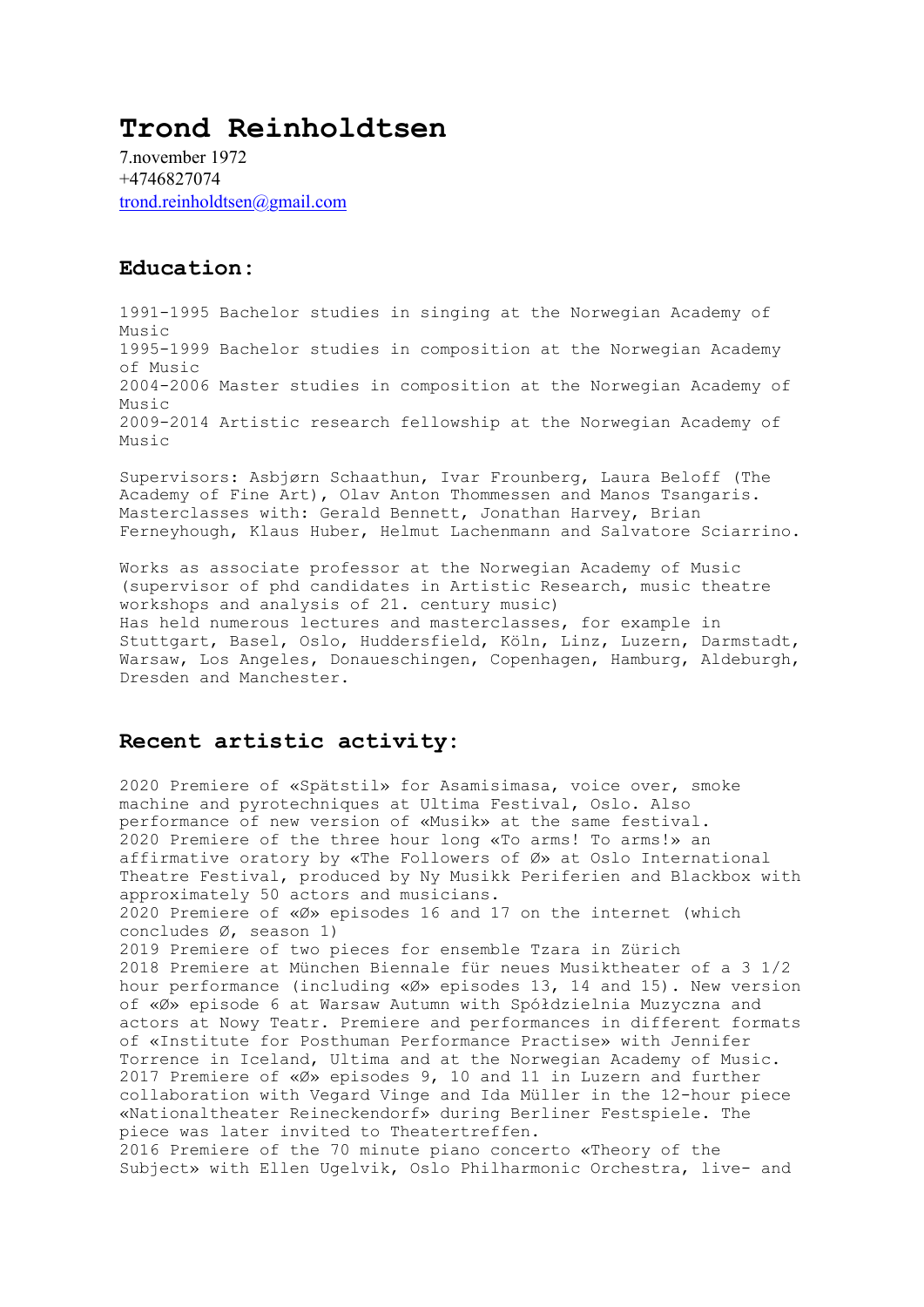pre-recorded video, composer's performance and Geist-ballet at Ultima in Oslo. Premieres of «Ø» episodes 7, 8 and 12 (the last a four hour performance ending up on an island in the Oslofjord.). Showing of the complete «Ø» series at Live Arts Bologna. Collaboration with Opera Lab Berlin. 2015 Buys a new opera house for the institution «The Norwegian Opra» in the woods in Sweden. Begins a new, potentially infinite series of «opras» under the name «Ø». Premiere of first four episodes at Ultima in Oslo. Premiere of episode 6 with Ensemble Contrechamps at Donaueschinger Musiktage and later in Gessnerallé Zürich. Has one year as stipendiat at Villa Concordia in Bamberg. 2013 Is invited to numerous festivals and concerts as Ultraschall in Berlin, Akademie der Künste Berlin, Ultima in Oslo, pgmn in Bremen, Far North in Greenland, Darmstätter Frühlingstagung etc. 2012 Premiere of "Musik" (33') at Donaueschinger Musiktage for the ensemble Asamisimasa, agitated composer, Power Point, opera film and machines. 2011 Begins a four years period at the Volksbühne Prater in Berlin with Vegard Vinge and Ida Müller. New version of «The Wild Duck» and later the 12 hour «John Gabriel Borkman» which is later performed in a new version at Theatertreffen, and also the 0-12 hour long «12- Spartenhaus». 2011 Received Arne Nordheim's Composer's Price, TONOs "Challenger's Price" and is nominated to the Critics Award for the project "The Norwegian Opra". 2011 Premiere of "Faust, or the Decline of the West" (45') for the pianist Mark Knoop, Power Point and theatrical effects at the Huddersfield Contemporary Music Festival with later performances at pgnm in Bremen, Borealis in Bergen and Vinterlydsfestivalen in Oslo. 2010 Portrait concerts at Rainy Days in Luxembourg, SPOR festival in Denmark and at Huddersfield Contemporary Music Festival. 2010 Forming of own opera house, «The Norwegian Opra» in the composers own living room. This becomes something of a main activity in the following years. Goes on to produce the full evening works «Orpheus», «The Apocalypse», «Utopia» and «Narcissus». 2010 Performance of "Unsichtbare Musik" at the Darmstädter Ferienkurse. Later performed in the Berlin Philharmonic, Monday Evening Concerts in Los Angeles, Akademie der Künste Berlin, in Köln, Luxemburg, Oslo, Aarhus, Hannover etc.

## **List of Works:**

2020 «To arms! To arms!»,(3 hours) affirmative oratory for 50 actors and musicians, scenography and film 2019 «Parergon zur Ø episode 18, 19 und 20» (7') for 4 instrumenst, whispering composer under a bed and TV 2019 «Preludium, Religion, Erkenntnis, Moral und Fuge» (6') for 4 instruments, composer, copies of «The Blob» and forest 2018 «Institute for Posthuman Performance Practise», building, documentary film (30'), percussion piece (12'), theory and performance. 2017 «Spätstil» (35'), for cl, vc, gt, pn, perc, samples, smoke machine and pyrotechniques 2017 «Nationaltheater Reineckendorf» (12 hours) (with Vegard Vinge and Ida Müller) theatre piece 2016 «Theory of the Subject» (70'), piano concerto with pre-recorded and live-video and composer performance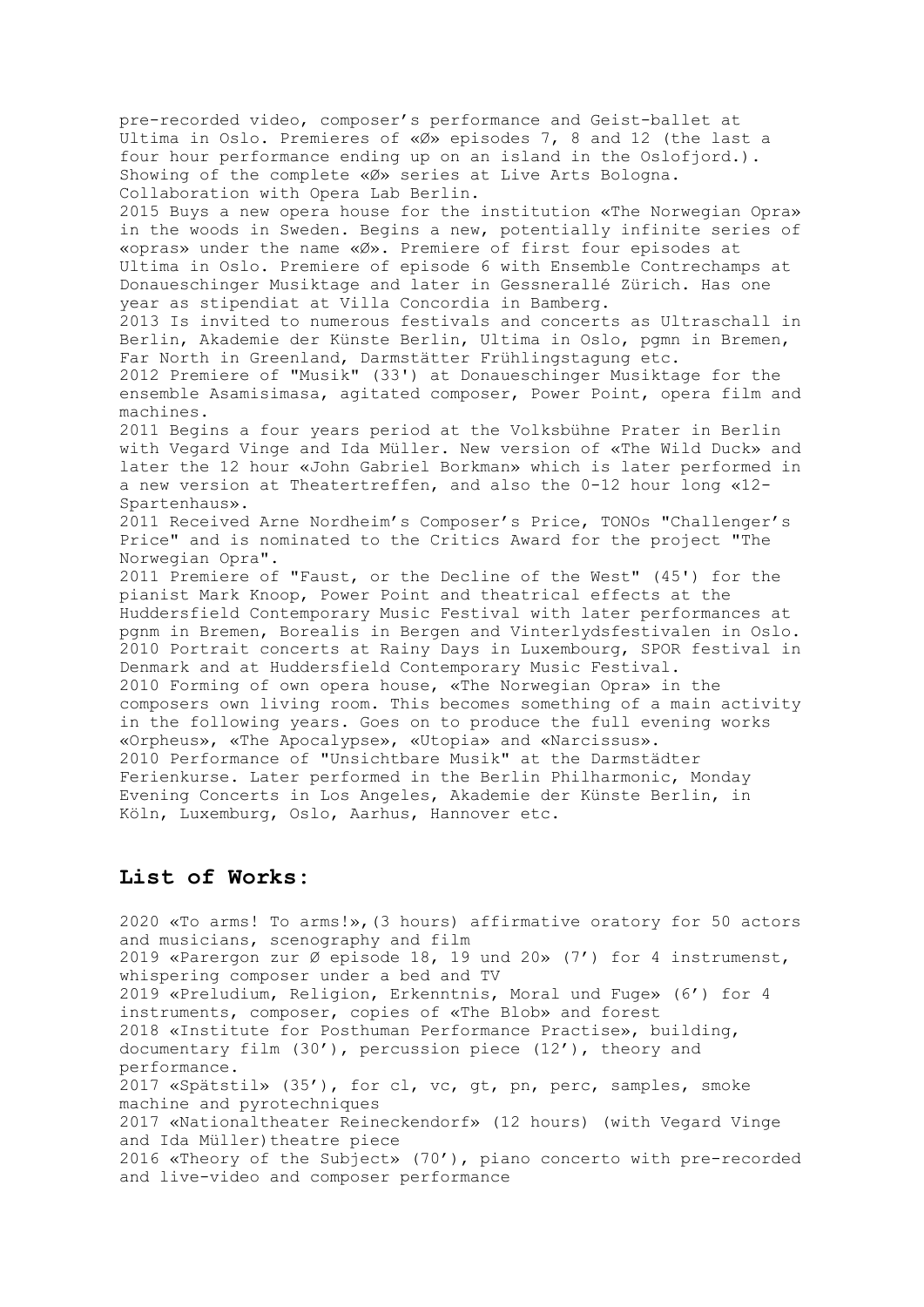2015-2020 (and ongoing) «Ø» episodes 1-17 (in total approx 9 hours), opras 2014 «Vier Deutsche Lieder» (20'), for playback singing 2014 «Take on me» (6'), for playback singing 2013 «Narcissus» (160'), opra 2013 «Inferno, based on a novel by August Strindberg» (40') percussionist, videos, playback, alchemy 2013 «12-Spartenhaus (0 to 12 hours) (with Vegard Vinge and Ida Müller) theatre piece 2012 «Musik» (33') soprano, cl, vc, gt, pn, perc, composer, Power Point, machines etc. 2011 «Faust, or the Decline of Western Music» (45') pn, Power Point, recorded sound and theatrical effects. 2011 «Utopia» (90') opra 2011 «John Gabriel Borkman» (12 hours) (with Vegard Vinge and Ida Müller) theatre piece 2010 «The Apocalypse» (100') opra 2010 «Orpheus» (105') opra 2009 «Unsichtbare Musik» (17') soprano, cl, vc, gt, pn, perc, speaker, recorded sound. 2009 «The Norwegian Opra launch and gala happening» (100') 6 musicians, 30 singers and performer, composer etc etc 2008/2009 «The Wild Duck» (16 hours) (with Vegard Vinge and Ida Müller) theatre piece 2008 «Collected Music Performance Videos» (18') video 2008- «Concert Music Piece» (in several versions) musicians, composer performance, Power Point 2008 «13 Music Theatre Pieces» (15') acc/synth/voice, pn, cl, vc, el gt, ad hoc player, 3 simultaneous Power point presentations. 2008 «Ny Musikk-revyen» (4 hours) (with Kai Johnson and Bodil Furu) atonal cabaret on the history of the organization "Ny Musikk" (the norwegian ISCM section), 6 musicians, choir, actors, performance, etc etc. 2008 «Worlds beyond» (installation) 20 dancers, musicians, children's choir, 15 cd players. 2007 (new version 2011) «Music as Emotion» (45') acc, cl, vc, pn, gt, untrained singer, speaker, recorded sound, video, handouts. 2007 «Ghosts» (6 1/2 hours) (with Vegard Vinge and Ida Müller) theatre piece 2006 «Des Moines / Sparta + Music» (30') 4 musicians, 3 overhead projectors, Power Point, samples and live drawing. 2005 «Everyday» (21') solo saxophone, 11 instruments, documentary recordings and text. 2005 «Catalogue of Emotions» (10') singer/lecturer, overhead projection. Also version with piano. 2005 «Reinholdtsens Ode to Solitude» (installation or film (40')) 2005 «Antigone Absence» (15') music theatre piece for empty stage, invisible musicians (vl, fl, perc), invisible tap dancer, invisible Antigone (soprano), Don Giovanni-sample and interview with dramaturg (video). 2004 «In context» (24') cl, gt, perc, video, recorded composers' speech. 2003 «Turba - Theories of Mass Society» (40') choir, live- and prerecorded video, Power Point, CD-playback, composer performance etc. 2003 «Goddag madam Reinholdtsen, God aften frøken Flink» (16'-30') Hörspiel 2002 «Hörreste» (25') 21 instruments and electronics 2000 «Wie man zum Stein spricht» (10') fl, vc, perc, pn